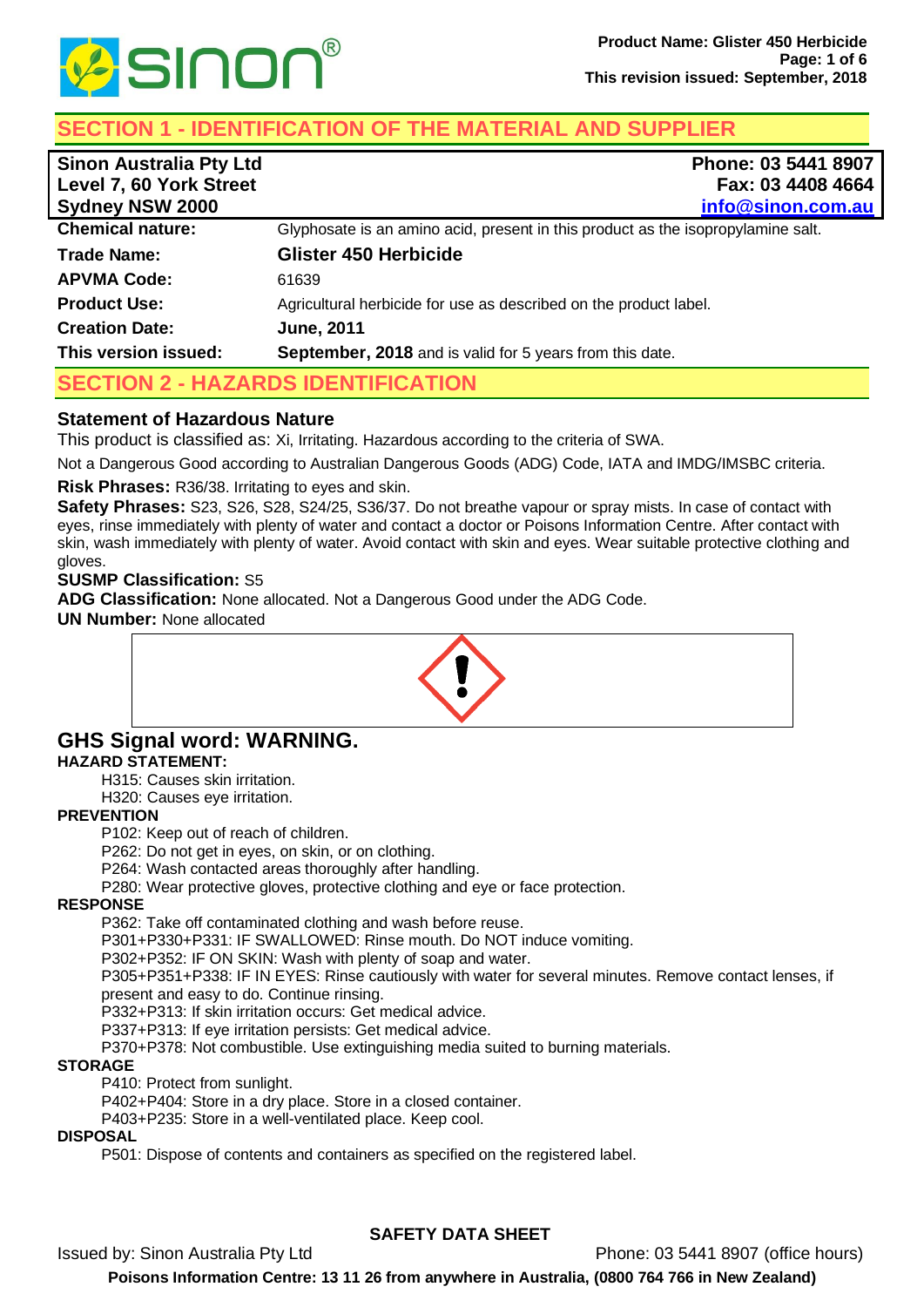

#### **Emergency Overview**

**Physical Description & Colour**: Blue liquid. **Odour:** Slight amine odour. **Major Health Hazards:** irritating to eyes and skin.

#### **Potential Health Effects**

## **Inhalation:**

**Short Term Exposure:** Available data indicates that this product is not harmful. However product may be mildly irritating, although unlikely to cause anything more than mild transient discomfort.

**Long Term Exposure:** No data for health effects associated with long term inhalation.

### **Skin Contact:**

**Short Term Exposure:** Available data indicates that this product is not harmful. It should present no hazards in normal use. However product is a skin irritant. Symptoms may include itchiness and reddening of contacted skin. Other symptoms may also become evident, but all should disappear once exposure has ceased.

**Long Term Exposure:** No data for health effects associated with long term skin exposure.

## **Eye Contact:**

**Short Term Exposure:** This product is an eye irritant. Symptoms may include stinging and reddening of eyes and watering which may become copious. Other symptoms may also become evident. If exposure is brief, symptoms should disappear once exposure has ceased. However, lengthy exposure or delayed treatment may cause permanent damage.

**Long Term Exposure:** No data for health effects associated with long term eye exposure.

### **Ingestion:**

**Short Term Exposure:** Significant oral exposure is considered to be unlikely. However, this product is an oral irritant. Symptoms may include burning sensation and reddening of skin in mouth and throat. Other symptoms may also become evident, but all should disappear once exposure has ceased.

**Long Term Exposure:** No data for health effects associated with long term ingestion.

### **Carcinogen Status:**

**SWA:** No significant ingredient is classified as carcinogenic by SWA.

**NTP:** No significant ingredient is classified as carcinogenic by NTP.

**IARC:** No significant ingredient is classified as carcinogenic by IARC.

## **SECTION 3 - COMPOSITION/INFORMATION ON INGREDIENTS**

| <b>Ingredients</b>                | <b>CAS No</b> | $Conc.\%$ | TWA $(mg/m^3)$ STEL $(mg/m^3)$ |         |
|-----------------------------------|---------------|-----------|--------------------------------|---------|
| Glyphosate as isopropylamine salt | 1071-83-6     | 450a/L    | not set                        | not set |
| Other non hazardous ingredients   | secret        | to 100    | not set                        | not set |

This is a commercial product whose exact ratio of components may vary slightly. Minor quantities of other non hazardous ingredients are also possible.

The SWA TWA exposure value is the average airborne concentration of a particular substance when calculated over a normal 8 hour working day for a 5 day working week. The STEL (Short Term Exposure Limit) is an exposure value that may be equalled (but should not be exceeded) for no longer than 15 minutes and should not be repeated more than 4 times per day. There should be at least 60 minutes between successive exposures at the STEL. The term "peak "is used when the TWA limit, because of the rapid action of the substance, should never be exceeded, even briefly.

# **SECTION 4 - FIRST AID MEASURES**

## **General Information:**

You should call The Poisons Information Centre if you feel that you may have been poisoned, burned or irritated by this product. The number is 13 1126 from anywhere in Australia (0800 764 766 in New Zealand) and is available at all times. Have this SDS with you when you call.

**Inhalation:** No first aid measures normally required. However, if inhalation has occurred, and irritation has developed, remove to fresh air and observe until recovered. If irritation becomes painful or persists more than about 30 minutes, seek medical advice.

**Skin Contact:** Wash gently and thoroughly with warm water (use non-abrasive soap if necessary) for 10-20 minutes or until product is removed. Under running water, remove contaminated clothing, shoes and leather goods (e.g. watchbands and belts) and completely decontaminate them before reuse or discard. If irritation persists, repeat flushing and seek medical attention.

## **SAFETY DATA SHEET**

Issued by: Sinon Australia Pty Ltd Phone: 03 5441 8907 (office hours) **Poisons Information Centre: 13 11 26 from anywhere in Australia, (0800 764 766 in New Zealand)**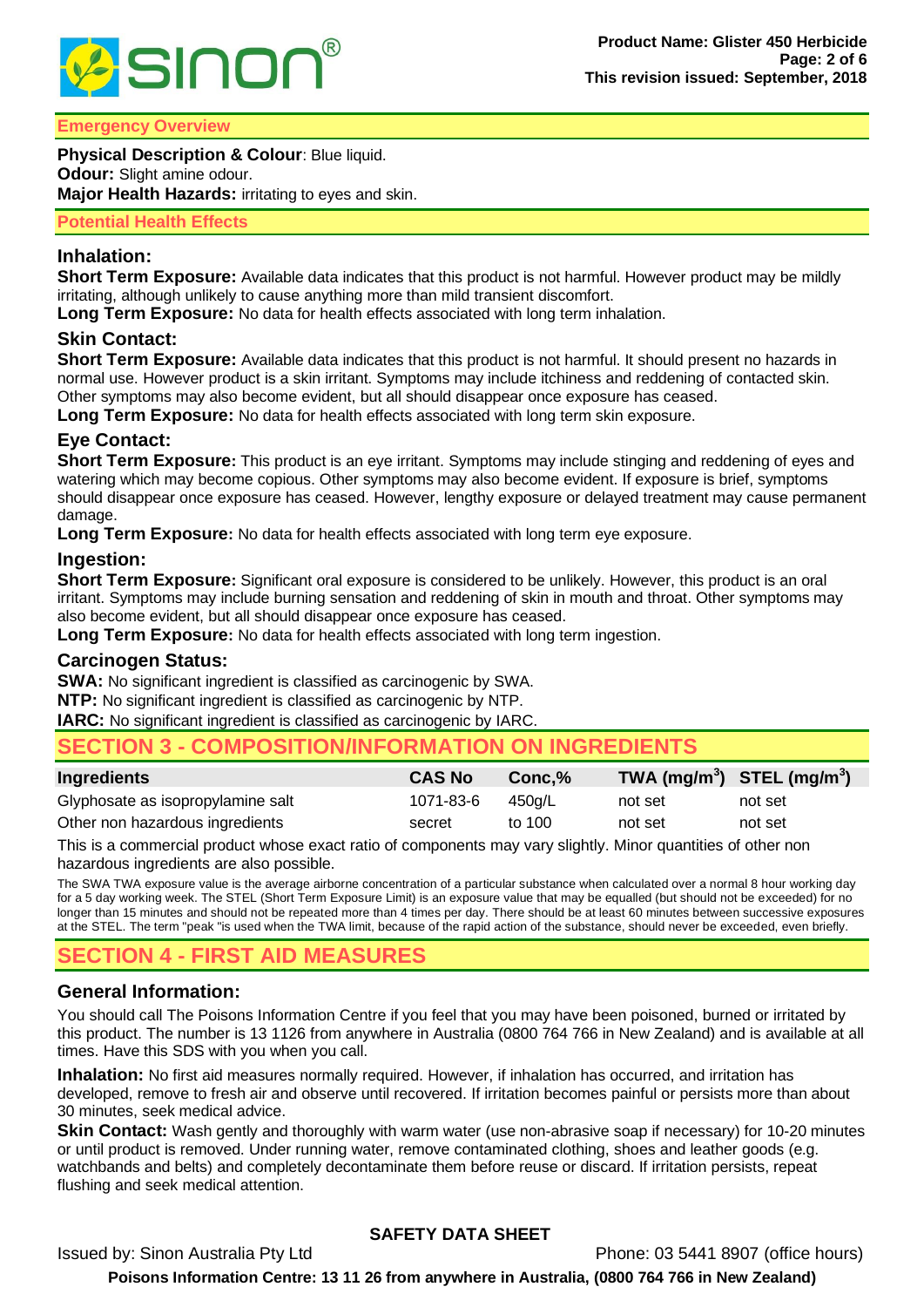

**Eye Contact:** Immediately flush the contaminated eye(s) with lukewarm, gently flowing water for 20 minutes or until the product is removed, while holding the eyelid(s) open. Take care not to rinse contaminated water into the unaffected eye or onto the face. Obtain medical attention immediately. Take special care if exposed person is wearing contact lenses.

**Ingestion:** If swallowed, do NOT induce vomiting. Wash mouth with water and contact a Poisons Information Centre, or call a doctor.

# **SECTION 5 - FIRE FIGHTING MEASURES**

**Fire and Explosion Hazards**: There is no risk of an explosion from this product under normal circumstances if it is involved in a fire.

This product is likely to decompose only after heating to dryness, followed by further strong heating.

Fire decomposition products from this product are likely to be harmful if inhaled. Take suitable protective measures. **Extinguishing Media:** Not Combustible. Use extinguishing media suited to burning materials.

Fire Fighting: If a significant quantity of this product is involved in a fire, call the fire brigade.

| <b>Flash point:</b>              | Does not burn.                  |
|----------------------------------|---------------------------------|
| <b>Upper Flammability Limit:</b> | Does not burn.                  |
| <b>Lower Flammability Limit:</b> | Does not burn.                  |
| <b>Autoignition temperature:</b> | Not applicable - does not burn. |
| <b>Flammability Class:</b>       | Does not burn.                  |

# **SECTION 6 - ACCIDENTAL RELEASE MEASURES**

**Accidental release:** In the event of a major spill, prevent spillage from entering drains or water courses. Wear full protective clothing including eye/face protection. All skin areas should be covered. See below under Personal Protection regarding Australian Standards relating to personal protective equipment. Suitable materials for protective clothing include rubber, PVC. Eye/face protective equipment should comprise as a minimum, protective goggles. If there is a significant chance that vapours or mists are likely to build up in the cleanup area, we recommend that you use a respirator. Usually, no respirator is necessary when using this product. However, if you have any doubts consult the Australian Standard mentioned below (section 8). Otherwise, not normally necessary.

Stop leak if safe to do so, and contain spill. Absorb onto sand, vermiculite or other suitable absorbent material. If spill is too large or if absorbent material is not available, try to create a dike to stop material spreading or going into drains or waterways. Sweep up and shovel or collect recoverable product into labelled containers for recycling or salvage, and dispose of promptly. Recycle containers wherever possible after careful cleaning. Refer to product label for specific instructions. After spills, wash area preventing runoff from entering drains. If a significant quantity of material enters drains, advise emergency services. Full details regarding disposal of used containers, spillage and unused material may be found on the label. If there is any conflict between this SDS and the label, instructions on the label prevail. Ensure legality of disposal by consulting regulations prior to disposal. Thoroughly launder protective clothing before storage or re-use. Advise laundry of nature of contamination when sending contaminated clothing to laundry.

# **SECTION 7 - HANDLING AND STORAGE**

**Handling:** Keep exposure to this product to a minimum, and minimise the quantities kept in work areas. Check Section 8 of this SDS for details of personal protective measures, and make sure that those measures are followed. The measures detailed below under "Storage" should be followed during handling in order to minimise risks to persons using the product in the workplace. Also, avoid contact or contamination of product with incompatible materials listed in Section 10.

**Storage:** This product is a Scheduled Poison. Observe all relevant regulations regarding sale, transport and storage of this schedule of poison. Protect this product from light. Store in the closed original container in a dry, cool, wellventilated area out of direct sunlight. Make sure that the product does not come into contact with substances listed under "Incompatibilities" in Section 10. Some liquid preparations settle or separate on standing and may require stirring before use. Check packaging - there may be further storage instructions on the label.

# **SECTION 8 - EXPOSURE CONTROLS AND PERSONAL PROTECTION**

The following Australian Standards will provide general advice regarding safety clothing and equipment: Respiratory equipment: **AS/NZS 1715**, Protective Gloves: **AS 2161**, Occupational Protective Clothing: AS/NZS 4501 set 2008, Industrial Eye Protection: **AS1336** and **AS/NZS 1337**, Occupational Protective Footwear: **AS/NZS2210**.

**SWA Exposure Limits TWA (mg/m<sup>3</sup> ) STEL (mg/m<sup>3</sup> )** Exposure limits have not been established by SWA for any of the significant ingredients in this product.

## **SAFETY DATA SHEET**

Issued by: Sinon Australia Pty Ltd Phone: 03 5441 8907 (office hours)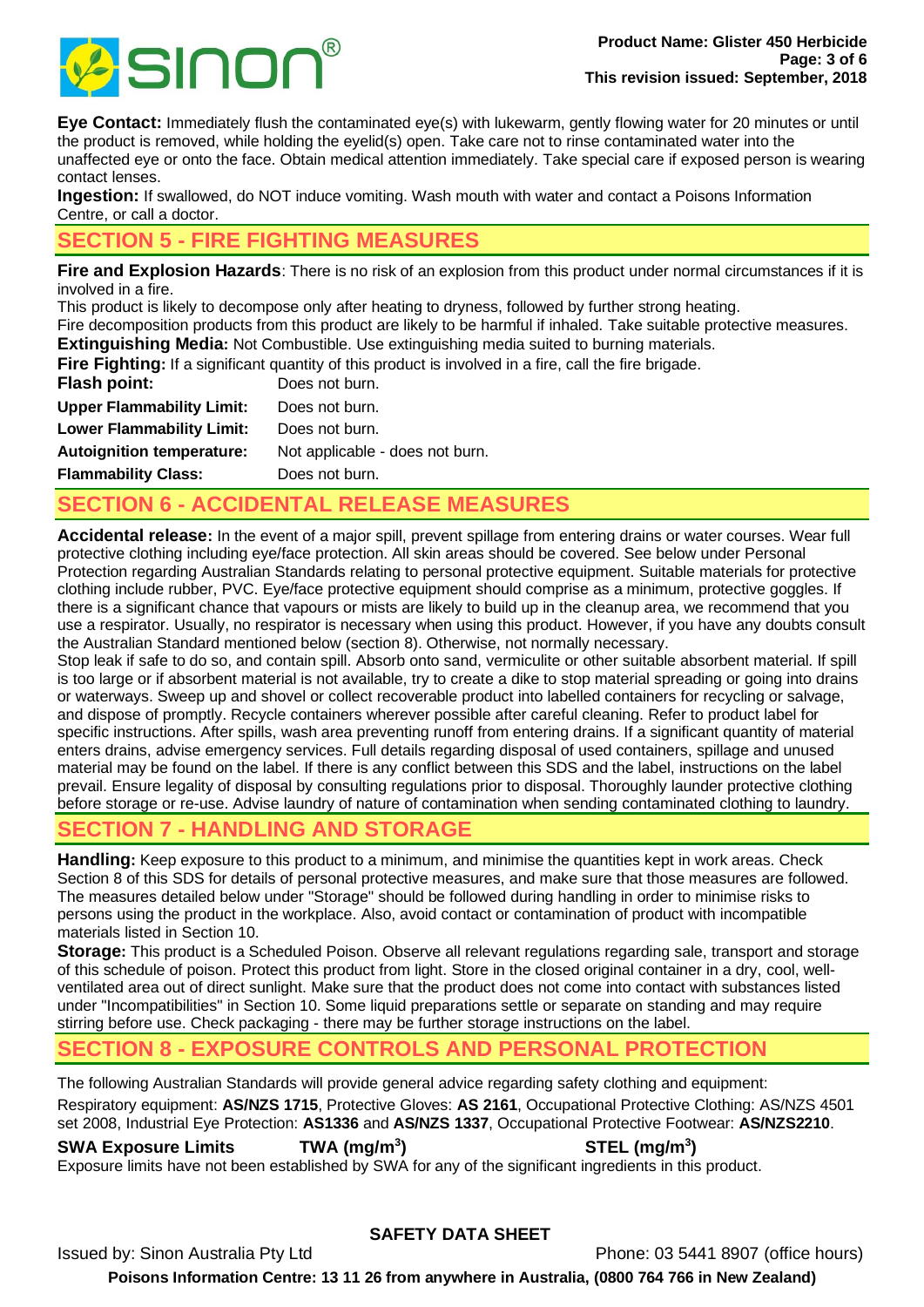

The ADI for Glyphosate as isopropylamine salt is set at 0.3mg/kg/day. The corresponding NOEL is set at 30mg/kg/day. ADI means Acceptable Daily Intake; NOEL means No-observable-effect-level. Taken from Australian ADI List, June 2013.

No special equipment is usually needed when occasionally handling small quantities. The following instructions are for bulk handling or where regular exposure in an occupational setting occurs without proper containment systems. **Ventilation:** No special ventilation requirements are normally necessary for this product. However make sure that the work environment remains clean and that vapours and mists are minimised.

**Eye Protection:** Protective glasses or goggles should be worn when this product is being used. Failure to protect your eyes may cause them harm. Emergency eye wash facilities are also recommended in an area close to where this product is being used.

**Skin Protection:** Prevent skin contact by wearing impervious gloves, clothes and, preferably, apron. Make sure that all skin areas are covered. See below for suitable material types.

**Protective Material Types:** We suggest that protective clothing be made from the following: rubber, PVC. **Respirator:** Usually, no respirator is necessary when using this product. However, if you have any doubts consult the Australian Standard mentioned above. Otherwise, not normally necessary.

Eyebaths or eyewash stations and safety deluge showers should be provided near to where product is being used.

## **SECTION 9 - PHYSICAL AND CHEMICAL PROPERTIES:**

| <b>Physical Description &amp; colour:</b> | Blue liquid.                              |
|-------------------------------------------|-------------------------------------------|
| Odour:                                    | Slight amine odour.                       |
| <b>Boiling Point:</b>                     | Approximately 100°C at 100kPa.            |
| <b>Freezing/Melting Point:</b>            | Below 0°C.                                |
| <b>Volatiles:</b>                         | Water component.                          |
| <b>Vapour Pressure:</b>                   | 2.37 kPa at 20°C (water vapour pressure). |
| <b>Vapour Density:</b>                    | No data.                                  |
| <b>Specific Gravity:</b>                  | 1.20 approx                               |
| <b>Water Solubility:</b>                  | Completely soluble in water.              |
| pH:                                       | 4.0 - 6.0 (1% in water).                  |
| <b>Volatility:</b>                        | No data.                                  |
| <b>Odour Threshold:</b>                   | No data.                                  |
| <b>Evaporation Rate:</b>                  | No data.                                  |
| <b>Coeff Oil/water Distribution:</b>      | No data                                   |
| <b>Autoignition temp:</b>                 | Not applicable - does not burn.           |
| CECTION 40 CTADILITY AND BEACTIVITY       |                                           |

**SECTION 10 - STABILITY AND REACTIVITY**

**Reactivity:** This product is unlikely to react or decompose under normal storage conditions. However, if you have any doubts, contact the supplier for advice on shelf life properties.

**Conditions to Avoid:** Protect this product from light. Store in the closed original container in a dry, cool, wellventilated area out of direct sunlight.

**Incompatibilities:** strong acids, strong bases, strong oxidising agents.

**Fire Decomposition:** This product is likely to decompose only after heating to dryness, followed by further strong heating. Carbon dioxide, and if combustion is incomplete, carbon monoxide. Nitrogen and its compounds, and under some circumstances, oxides of nitrogen. Occasionally hydrogen cyanide gas in reducing atmospheres. Water. Carbon monoxide poisoning produces headache, weakness, nausea, dizziness, confusion, dimness of vision, disturbance of judgment, and unconsciousness followed by coma and death.

**Polymerisation:** This product will not undergo polymerisation reactions.

# **SECTION 11 - TOXICOLOGICAL INFORMATION**

**Toxicity:** An information profile for Glyphosate is available at http://extoxnet.orst.edu/pips/ghindex.html **Acute toxicity:** Oral LD<sub>50</sub> values for glyphosate are greater than 10,000 mg/kg in mice, rabbits, and goats. The toxicities of the technical acid (glyphosate) and the formulated product are nearly the same. It is practically nontoxic by skin exposure, with reported dermal LD<sub>50</sub> values of greater than 5000 mg/kg for the acid and isopropylamine salt. The trimethylsulfonium salt has a reported dermal  $LD_{50}$  of greater than 2000 mg/kg. The reported 4-hour rat inhalation LC<sub>50</sub> values for the technical acid and salts were 5 to 12 mg/L, indicating moderate toxicity via this route. Some formulations may show high acute inhalation toxicity. While it does contain a phosphatyl functional group, it is not structurally similar to organophosphate pesticides which contain organophosphate esters, and it does not significantly inhibit cholinesterase activity.

## **SAFETY DATA SHEET**

Issued by: Sinon Australia Pty Ltd Phone: 03 5441 8907 (office hours)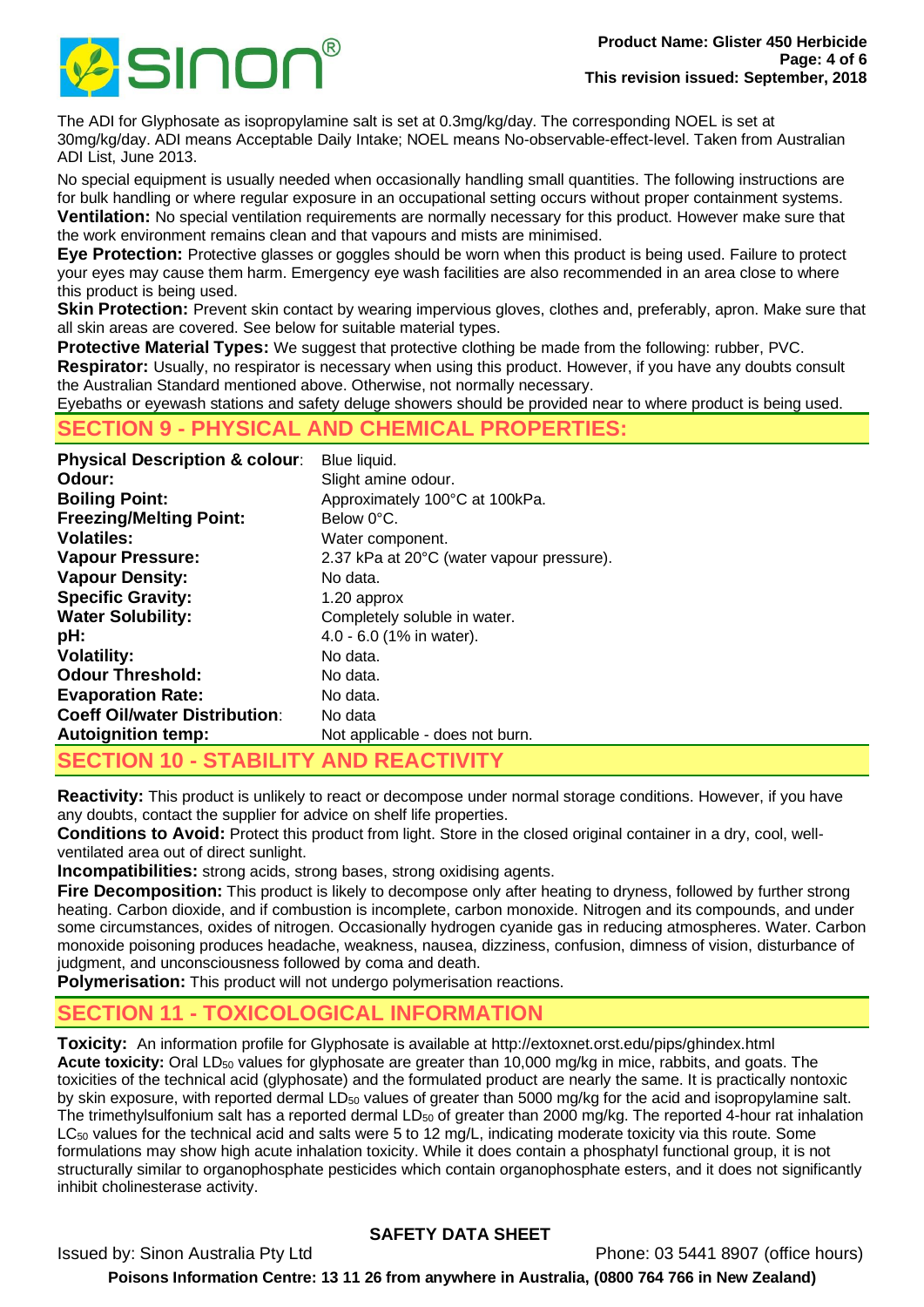

**Chronic toxicity:** Studies of glyphosate lasting up to 2 years, have been conducted with rats, dogs, mice, and rabbits, and with few exceptions no effects were observed. For example, in a chronic feeding study with rats, no toxic effects were observed in rats given doses as high as 400 mg/kg/day. Also, no toxic effects were observed in a chronic feeding study with dogs fed up to 500 mg/kg/day, the highest dose tested.

**Reproductive effects:** Laboratory studies show that glyphosate produces reproductive changes in test animals very rarely and then only at very high doses (over 150 mg/kg/day). It is unlikely that the compound would produce reproductive effects in humans.

**Teratogenic effects:** In a teratology study with rabbits, no developmental toxicity was observed in the foetuses at the highest dose tested (350 mg/kg/day). Glyphosate does not appear to be teratogenic.

**Mutagenic effects:** Glyphosate mutagenicity and genotoxicity assays have been negative. It appears that glyphosate is not mutagenic.

**Carcinogenic effects:** Rats given oral doses of up to 400 mg/kg/day did not show any signs of cancer, nor did dogs given oral doses of up to 500 mg/kg/day or mice fed glyphosate at doses of up to 4500 mg/kg/day. It appears that glyphosate is not carcinogenic.

**Organ toxicity:** Some microscopic liver and kidney changes, but no observable differences in function or toxic effects, have been seen after lifetime administration of glyphosate to test animals.

**Fate in humans and animals:** Glyphosate is poorly absorbed from the digestive tract and is largely excreted unchanged by mammals. At 10 days after treatment, there were only minute amounts in the tissues of rats fed glyphosate for 3 weeks. Cows, chickens, and pigs fed small amounts of glyphosate had undetectable levels (less than 0.05 ppm) in muscle tissue and fat. Levels in milk and eggs were also undetectable (less than 0.025 ppm). Glyphosate has no significant potential to accumulate in animal tissue. There is no data to hand indicating any particular target organs.

**Classification of Hazardous Ingredients**

Ingredient **Risk Phrases** 

No ingredient mentioned in the HSIS Database is present in this product at hazardous concentrations.

# **SECTION 12 - ECOLOGICAL INFORMATION**

This product is biodegradable. It will not accumulate in the soil or water or cause long term problems. **Effects on birds:** Glyphosate is not harmful to wild birds. The dietary LC<sup>50</sup> in both mallards and bobwhite quail is greater than 4500 ppm.

**Effects on aquatic organisms:** Technical glyphosate acid is practically nontoxic to fish and may be slightly toxic to aquatic invertebrates. The reported 96-hour  $LC_{50}$  values for other aquatic species include greater than 10 mg/L in Atlantic oysters, 934 mg/L in fiddler crab, and 281 mg/L in shrimp. The 48-hour LC<sub>50</sub> for glyphosate in Daphnia (water flea), an important food source for freshwater fish, is 780 mg/L. Some formulations may be more toxic to fish and aquatic species due to differences in toxicity between the salts and the parent acid or to surfactants used in the formulation. There is a very low potential for the compound to build up in the tissues of aquatic invertebrates or other aquatic organisms.

**Effects on other organisms:** Glyphosate is nontoxic to honeybees. Its oral and dermal LD<sub>50</sub> is greater than 0.1 mg/ bee. The reported contact LC<sub>50</sub> values for earthworms in soil are greater than 5000 ppm for both the glyphosate trimethylsulfonium salt and formulated product.

### **Environmental Fate:**

**Breakdown in soil and groundwater:** Glyphosate is moderately persistent in soil, with an estimated average half-life of 47 days. Reported field half-lives range from 1 to 174 days. It is strongly adsorbed to most soils, even those with lower organic and clay content.

**Breakdown in water:** In water, glyphosate is strongly adsorbed to suspended organic and mineral matter and is broken down primarily by microorganisms. Its half-life in pond water ranges from 12 days to 10 weeks. **Breakdown in vegetation:** Glyphosate may be translocated throughout the plant, including to the roots. It is extensively metabolized by some plants, while remaining intact in others.

## **SECTION 13 - DISPOSAL CONSIDERATIONS**

**Disposal:** Special help is available for the disposal of Agricultural Chemicals. The product label will give general advice regarding disposal of small quantities, and how to cleanse containers. However, for help with the collection of unwanted rural chemicals, contact ChemClear 1800 008 182 http://www.chemclear.com.au/ and for help with the disposal of empty drums, contact DrumMuster http://www.drummuster.com.au/ where you will find contact details for your area.

## **SECTION 14 - TRANSPORT INFORMATION**

**ADG Code:** This product is not classified as a Dangerous Good by ADG, IATA or IMDG/IMSBC criteria. No special transport conditions are necessary unless required by other regulations.

## **SAFETY DATA SHEET**

Issued by: Sinon Australia Pty Ltd Phone: 03 5441 8907 (office hours)